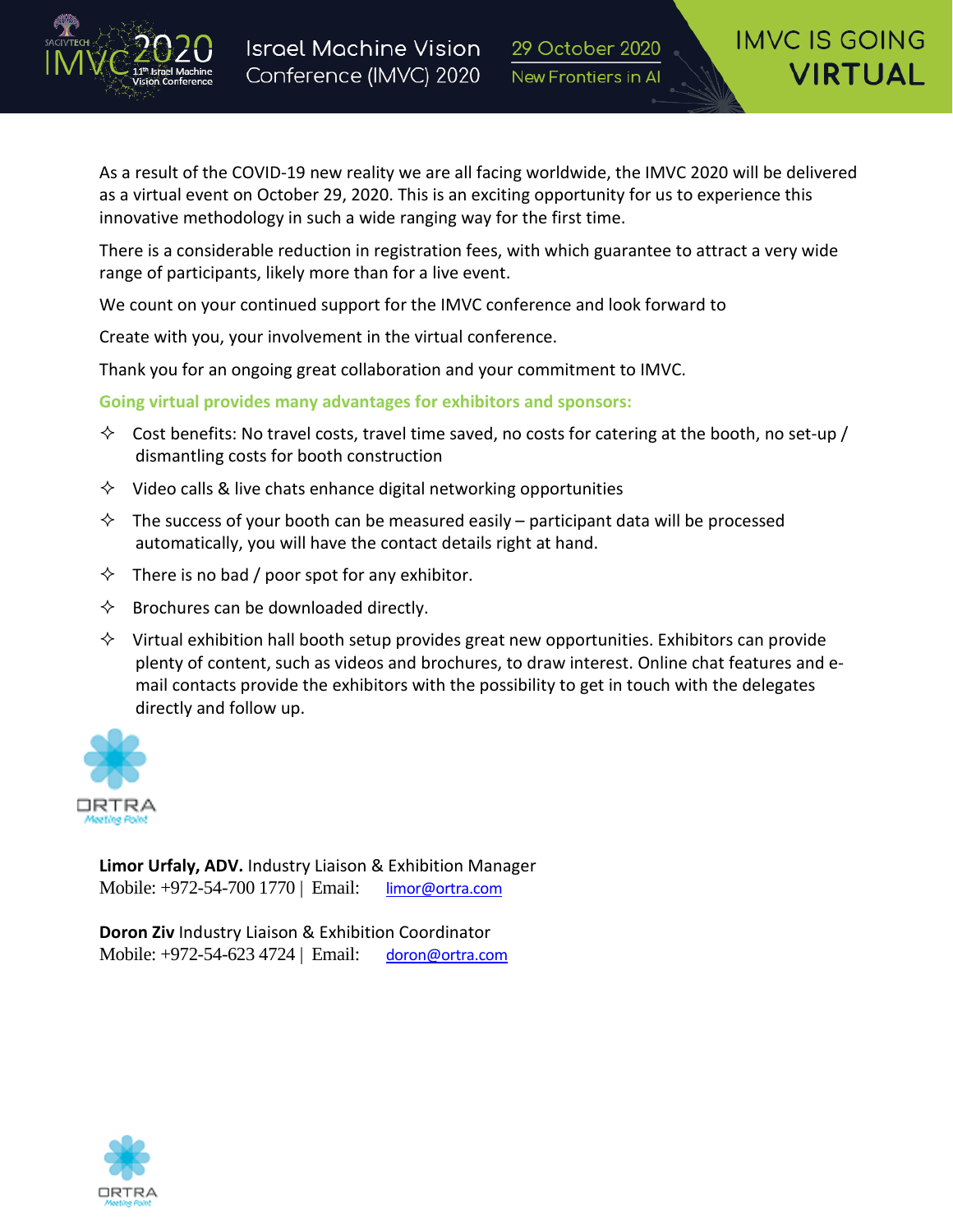

# **Sponsorship & Exhibition Opportunities**

# **Diamond Package**

- $\Diamond$  A lecture from a senior management representative on behalf of the sponsor, as part of the conference program
- $\diamond$  Sponsor's marketing advertisement featured once when first entering the virtual conference system
- $\Diamond$  Sponsor's banner featured on the virtual conference homepage (size 300\*250)
- $\Diamond$  Sponsor's logo featured on the virtual conference homepage
- $\Diamond$  Sponsor's profile page including:
	- $\Diamond$  Sponsor's logo
	- $\Diamond$  Sponsor's Cover image
	- $\Diamond$  An available on-line chat with sponsor's representative
	- $\Diamond$  Sponsor's marketing video
	- $\Diamond$  Hyperlink to sponsor's website
	- $\Diamond$  Sponsor's brochures in a PDF format to be downloaded
	- $\Diamond$  Sponsor's contact details
- $\lozenge$  20 complimentary tickets to IMVC 2020
- $\diamond$  Sponsor's logo on all conference publications (conference website, e- mails, conference book, and advertisements).

### **Platinum Package - 50,000 NIS**

### **Platinum Package**

- $\diamond$  Sponsor's marketing advertisement featured once when first entering the virtual conference system
- $\Diamond$  Sponsor's banner featured on the virtual conference homepage (size 300\*250)
- $\diamond$  Sponsor's logo featured on the virtual conference homepage
- $\Diamond$  Sponsor's profile page including:
	- $\Diamond$  Sponsor's logo
	- $\Diamond$  Sponsor's Cover image
	- $\Diamond$  An available on-line chat with sponsor's representative
	- $\Diamond$  Sponsor's marketing video
	- $\Diamond$  Hyperlink to sponsor's website
	- $\Diamond$  Sponsor's brochures in a PDF format to be downloaded
	- $\Diamond$  Sponsor's contact details
- $\lozenge$  15 complimentary tickets to IMVC 2020
- $\diamond$  Sponsor's logo on all conference publications (conference website, e- mails, conference book, and advertisements).

#### **Platinum Package - 35,000 NIS**

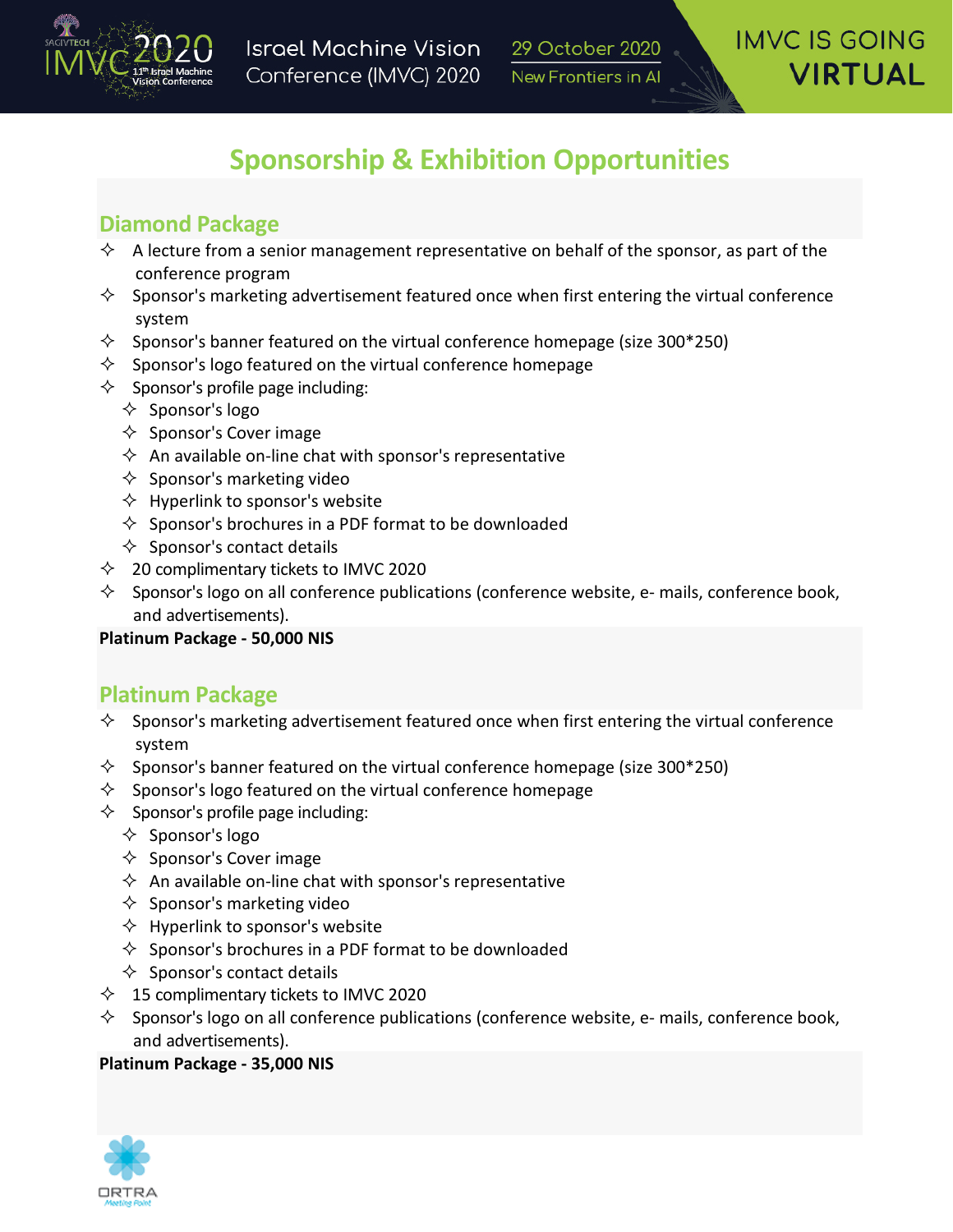

# **Gold Package**

- $\Diamond$  Sponsor's banner featured on the virtual conference homepage (size 300\*250)
- $\Diamond$  Sponsor's logo featured on the virtual conference homepage
- $\Diamond$  Sponsor's profile page including:
	- $\Diamond$  Sponsor's logo
	- $\diamondsuit$  Sponsor's Cover image
	- $\Diamond$  An available on-line chat with sponsor's representative
	- $\Diamond$  Sponsor's marketing video
	- $\Diamond$  Hyperlink to sponsor's website
	- $\Diamond$  Sponsor's brochures in a PDF format to be downloaded
	- $\Diamond$  Sponsor's contact details
- $\lozenge$  10 complimentary tickets to IMVC 2020
- $\Diamond$  Sponsor's logo on all conference publications (conference website, e- mails, conference book, and advertisements).

#### **Gold Package - 25,000 NIS**

### **Silver Package**

- $\Diamond$  Sponsor's logo featured on the virtual conference homepage
- $\Diamond$  Sponsor's profile page including:
	- $\Diamond$  Sponsor's logo
	- $\Diamond$  Sponsor's Cover image
	- $\Diamond$  An available on-line chat with sponsor's representative
	- $\Diamond$  Sponsor's marketing video
	- $\Diamond$  Hyperlink to sponsor's website
	- $\Diamond$  Sponsor's brochures in a PDF format to be downloaded
	- $\Diamond$  Sponsor's contact details
- $\lozenge$  6 complimentary tickets to IMVC 2020
- $\Diamond$  Sponsor's logo on all conference publications (conference website, e- mails, conference book, and advertisements).

#### **Silver Package - 15,000 NIS**

# **Keynote Speaker's Lecture Sponsorship**

 $\diamond$  Sponsor's marketing video appearing once prior to one of the conference keynote speakers **Price - 8,000 NIS**

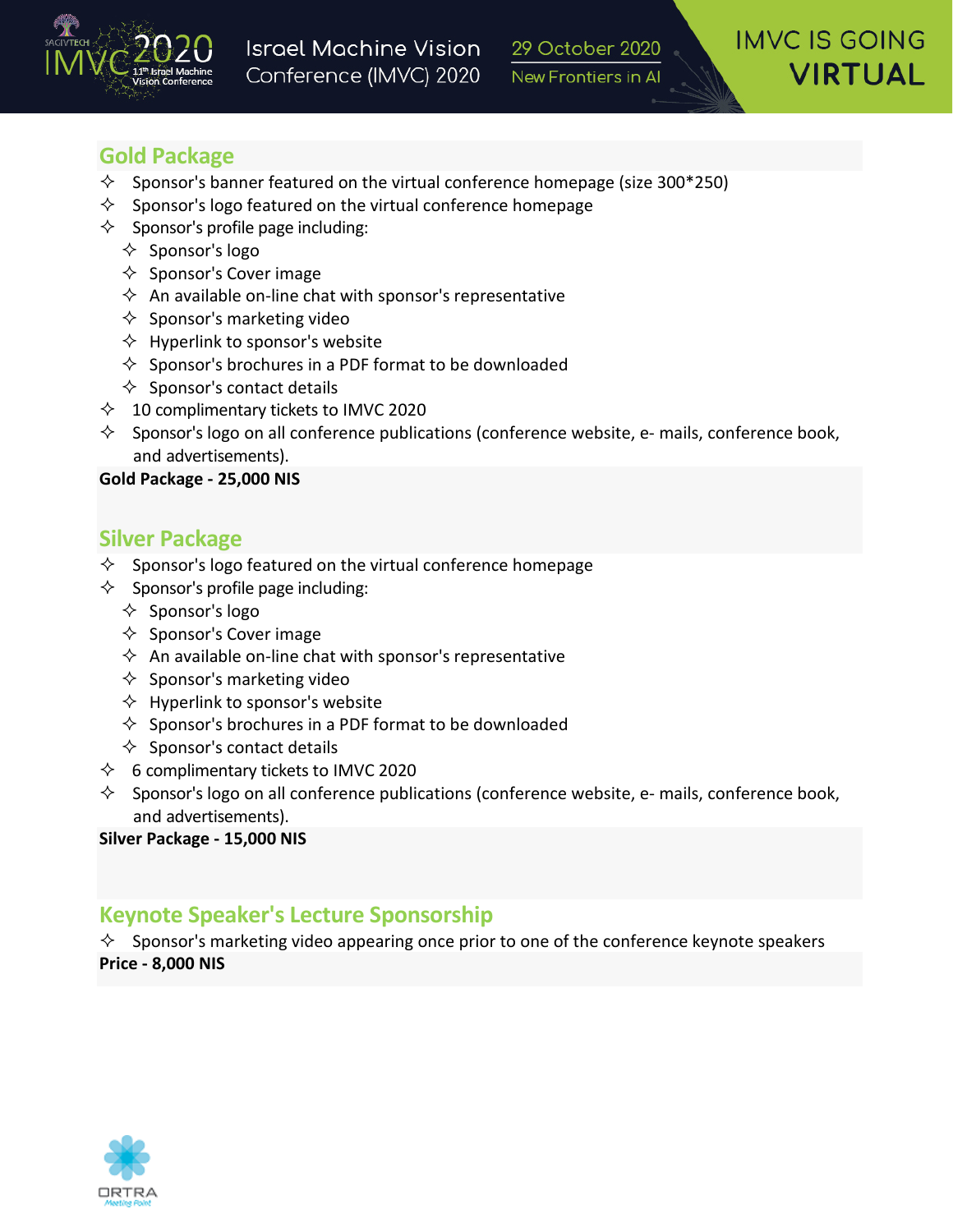

## **Newsletter Distribution**

 $\Diamond$  Company's advertisement newsletter email distribution to all participants sent by the organizers

**Price - 5,000 NIS**

# **Exhibition Package**

- $\Diamond$  Exhibitor's profile page including:
	- $\Diamond$  Exhibitor 's logo
	- $\Diamond$  Exhibitor 's Cover image
	- $\Diamond$  An available on-line chat with exhibitor's representative
	- $\Diamond$  Exhibitor 's marketing video
	- $\Diamond$  Hyperlink to sponsor's website
	- $\Diamond$  Exhibitor 's brochures in a PDF format to be downloaded
	- $\Diamond$  Exhibitor 's contact details
- $\lozenge$  4 complimentary tickets to IMVC 2020
- $\Diamond$  Exhibitor's logo on all conference publications (conference website, e- mails, conference book, and advertisements).

**Price - 4,500 NIS**

### **Marketing Video**

 $\Diamond$  Marketing video appearing once during the conference between lectures

**Price - 3,000 NIS**

### **Pop-Up Invitation**

 $\Diamond$  Pop-up message during the conference to be sent to all participants once, inviting them to visit your virtual booth

**Price - 2,000 NIS**

- \* **All prices do not include VAT.**
- **\*\* Production of all advertisements of all kinds (company's videos, newsletter, banner etc.) are on sponsor's / exhibitor's responsibility**

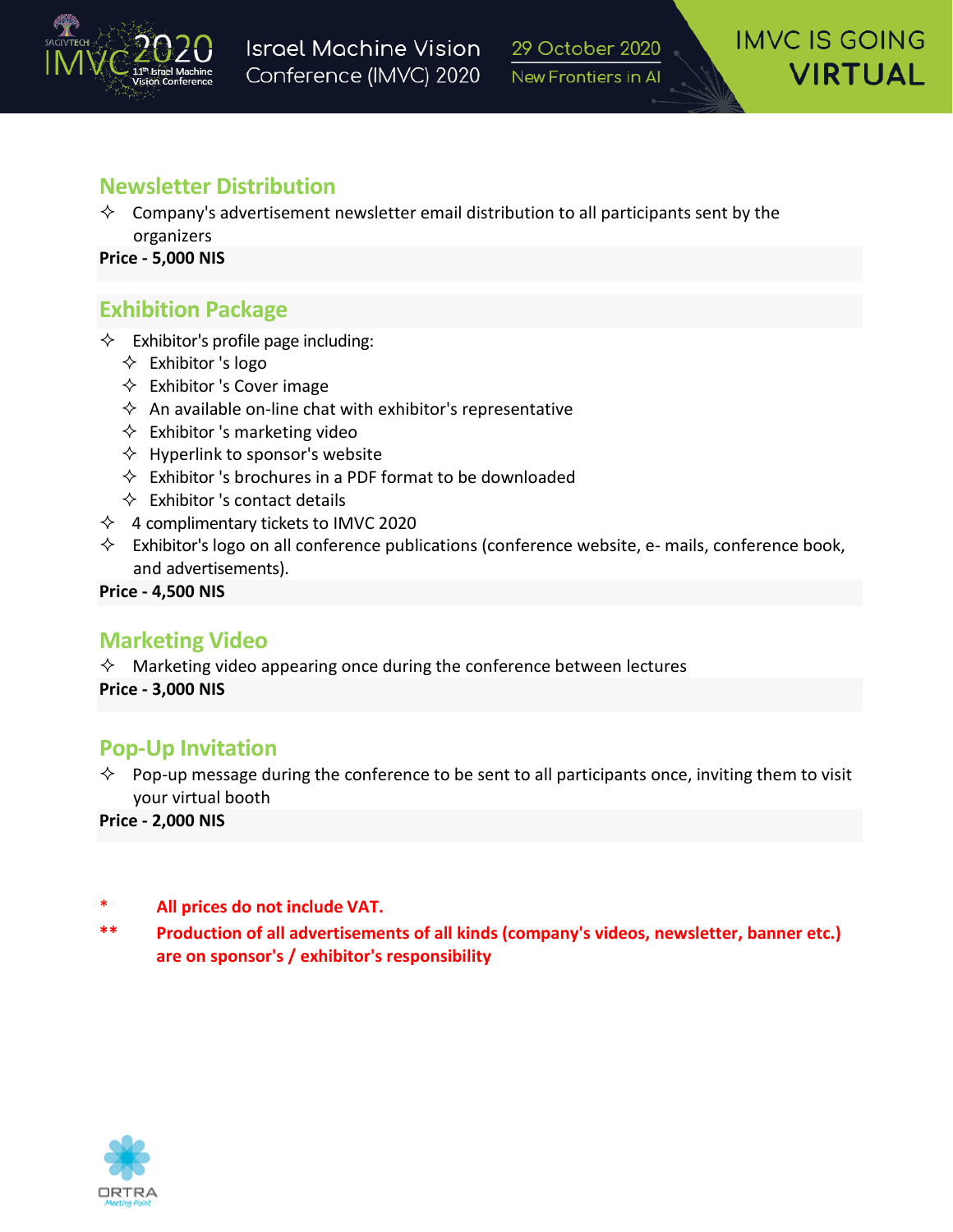

29 October 2020 New Frontiers in Al

### **For more information:**



**Limor Urfaly, ADV.** Industry Liaison & Exhibition Manager Mobile: +972-54-700 1770 | Email: [limor@ortra.com](mailto:limor@ortra.com)

**Doron Ziv** Industry Liaison & Exhibition Coordinator Mobile: +972-54-623 4724 | Email: [doron@ortra.com](mailto:doron@ortra.com)

#### **Terms of Payment – Sponsorship and Exhibition:**

100% of the fees must be paid by October 1, 2020. Payments can be made by:

- $\diamond$  Wire transfer in NIS to Bank Account. Details are - Ortra Ltd.: Bank Leumi (swift code LUMIILITTLV), Branch no. 624, Emek Habracha St., Tel-Aviv, Israel, Account no. 262200/12, IBAN: IL870106240000026220012.
- $\diamond$  Please charge my credit card, specify: **□ VISA □ MASTERCARD □ AMERICAN EXPRESS □ DINERS** Card №: \_\_\_\_\_\_\_\_\_\_\_\_\_\_\_\_\_\_\_\_\_\_ Expiry date \_\_\_\_\_\_\_\_\_\_\_\_\_ CVV at the Back of the card \_\_\_\_\_\_\_

### **Cancellation policy:**

Due to the COVID-19 virus, cancellation of the sponsorship / exhibiton package, can be done in a written notification by September 30, 2020 with no cancellation fee. As of October 1, 2020, a cancellation fee of 50% will apply.